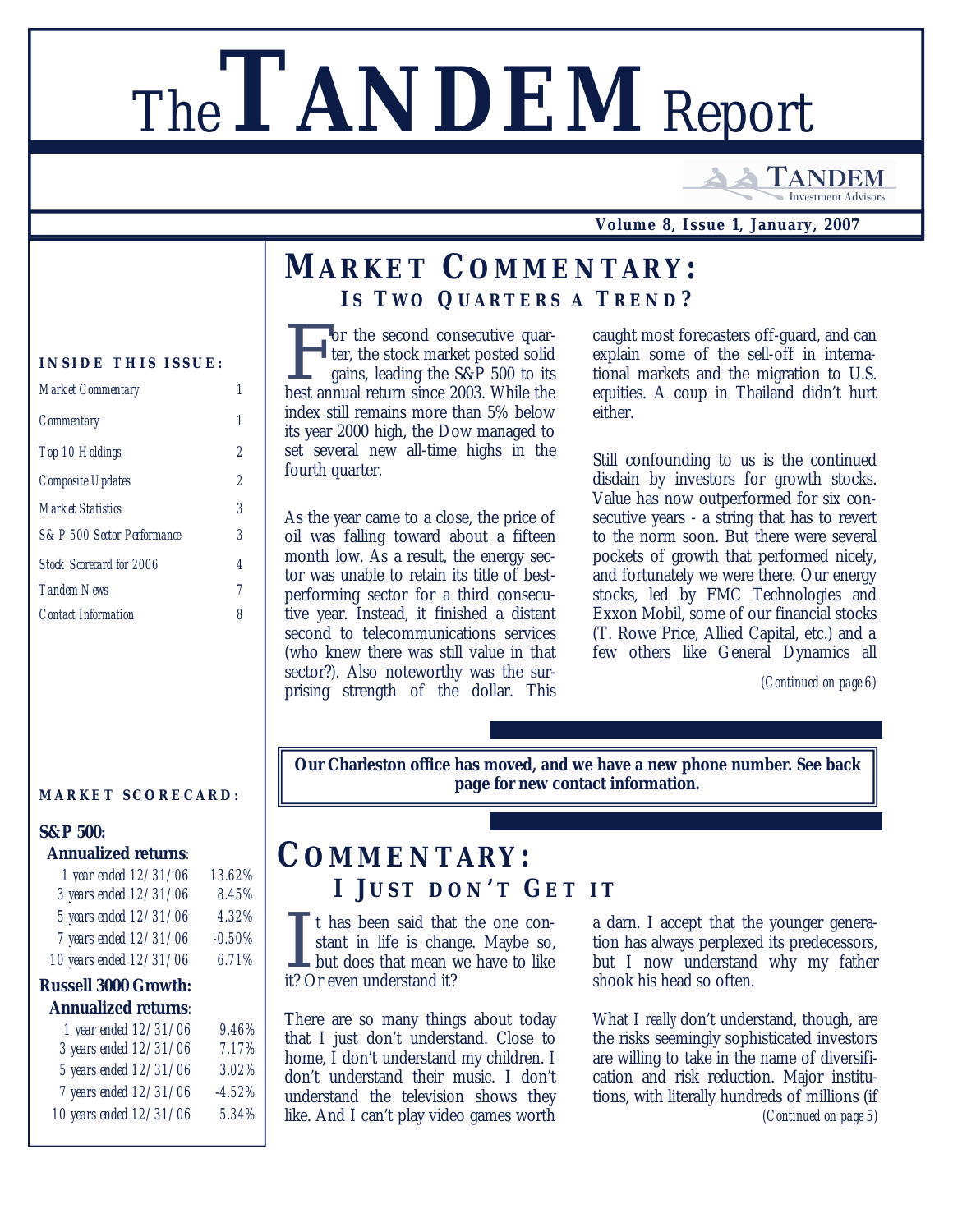# *TOP TEN HOLDINGS*

*A S O F D ECEMBE R 31, 200 6*

As always, the list that follows represents our ten largest holdings ranked by total market value in the accounts that make up our Tandem Equity and Equity Income Composites. These are not recommendations for purchase. Rather, the list is simply intended to provide some insight into how we manage accounts.

Market value is determined by the number of shares of a

|  | <b>EQUITY COMPOSITE</b> |
|--|-------------------------|
|--|-------------------------|

|                | <b>Rank by Market Value</b> | % of Composite |
|----------------|-----------------------------|----------------|
| 1.             | BB&T                        | 7.79%          |
| 2.             | Altria Group                | 5.38%          |
|                | 3. FMC Technologies         | 5.21%          |
| 4.             | BP, plc                     | 4.91%          |
| 5 <sub>1</sub> | Exxon Mobil                 | 4.70%          |
| 6.             | <b>Home Depot</b>           | 4.38%          |
|                | 7. FMC Corp                 | 4.25%          |
| 8.             | T. Rowe Price               | 3.82%          |
| 9.             | Johnson & Johnson           | 3.64%          |
|                | 10. Amgen                   | 3.24%          |
|                | <b>Total</b>                | 47.33%         |

## *COMPOSIT E UPDATE S*

### **EQUITY COMPOSITE**

*Important Note: During our annual internal compliance review, we discovered that 6 of the 23 accounts that now comprise this composite were either omitted or not entered on the appropriate date. We have rectified this situation, and the effect on composite performance by this correction is negligible. Nonetheless, if you have received information from Tandem regarding The Tandem Equity Composite since June 30, 2002, we would like to correct the information provided. Please notify Billy Little at (800) 303-8316.*

During the quarter, we sold Motorola and Texas Instruments in light of the diminished prospects in the cell phone market. We added to positions in Amgen, Biomet and Home Depot because the Tandem Valuation Model rated them uncommon values. Interestingly enough, we have been validated already on Biomet and Home Depot. We paid \$33.68 for Biomet in October, and the firm has agreed to be bought for \$44. Home Depot recently forced out its CEO and is rumored to be a target itself. We also added Genentech, Hershey and Pfizer.

company we own in a composite multiplied by the share price. Percentage of composite is a holding's value divided by the value of the composite. A composite is a group of accounts with similar investment strategies over which we exercise complete discretion.

For more detailed information on Tandem's composites, please visit our website at www.tandemadvisors.com.

**EQUITY INCOME COMPOSITE**

|                | <b>Rank by Market Value</b> | % of Composite |
|----------------|-----------------------------|----------------|
| 1.             | Exxon Mobil                 | 5.30%          |
| 2.             | <b>General Electric</b>     | 5.12%          |
| 3.             | <b>Home Depot</b>           | 4.58%          |
|                | 4. Johnson & Johnson        | 4.11%          |
|                | 5. Allied Capital           | 3.94%          |
|                | 6. T. Rowe Price            | 3.74%          |
|                | 7. Microsoft                | 3.70%          |
| 8.             | Amgen                       | 3.37%          |
| 9 <sub>l</sub> | <b>Abbott Labs</b>          | 3.11%          |
|                | 10. General Dynamics        | 3.11%          |
|                | <b>Total</b>                | 40.08%         |

### **EQUITY INCOME COMPOSITE**

*Important Note: During our annual internal compliance review, we discovered that 2 of the 9 accounts that now comprise this composite were either omitted or not entered on the appropriate date. We have rectified this situation, and the effect on composite performance by this correction is negligible. Nonetheless, if you have received information from Tandem regarding The Tandem Equity/ Income Composite since September 30, 2002, we would like to correct the information provided. Please notify Billy Little at (800) 303-8316.*

During the quarter, we added Hershey and sold some Dominion Resources.

The accounts that comprise a composite are not necessarily identical. Some contain positions that Tandem did not buy. The Equity Composite is designed to produce principal growth, while the Equity Income Composite is designed for principal and income growth. For more information, please visit www.tandemadvisors.com.

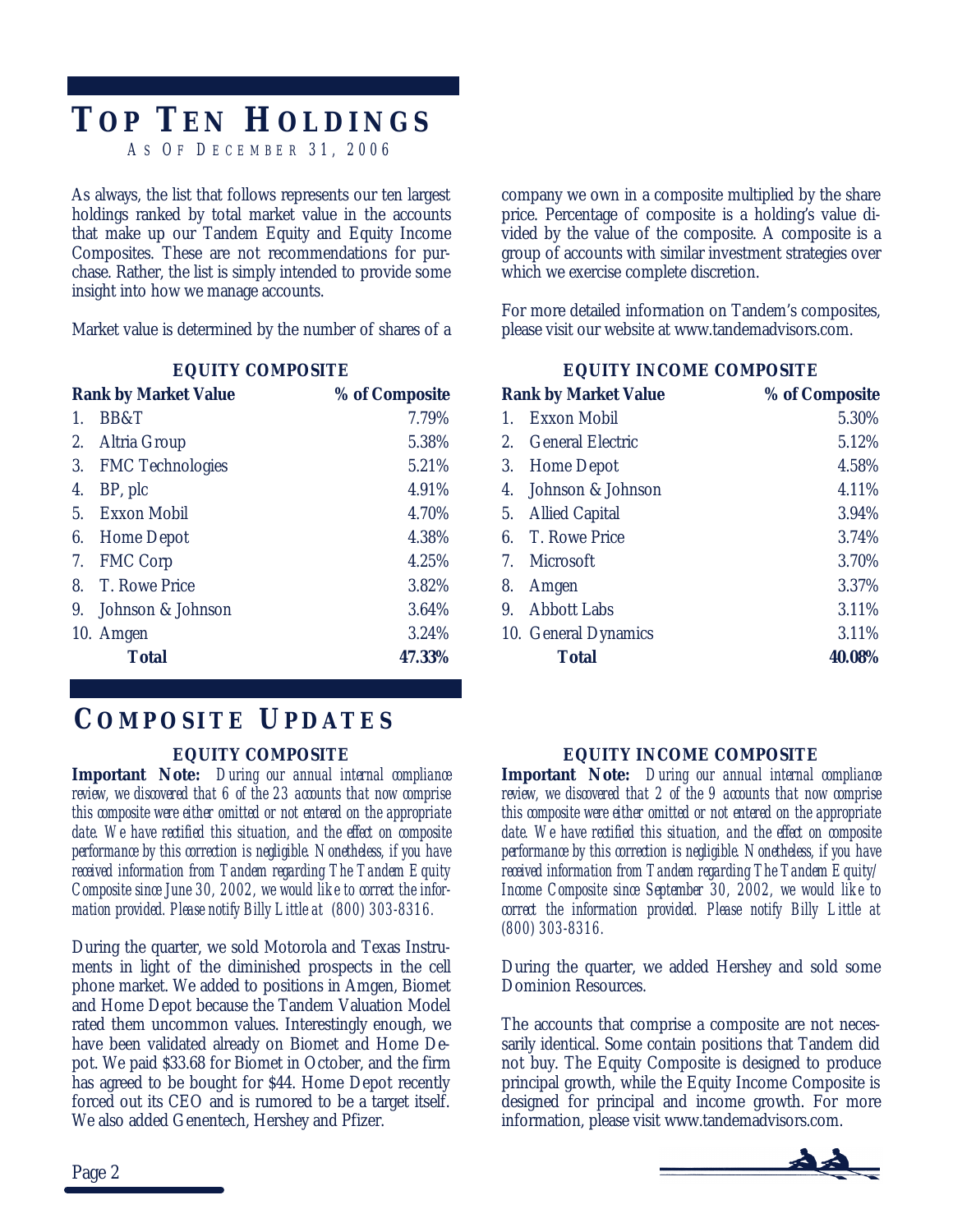| <b>STOCK MARKET INDEX DATA</b> |                        |                    |                            |                            |                             |  |
|--------------------------------|------------------------|--------------------|----------------------------|----------------------------|-----------------------------|--|
| <b>Close</b>                   | % Change<br><b>YTD</b> | % Change<br>1 Year | % Change<br><b>3 Years</b> | % Change<br><b>5 Years</b> | % Change<br><b>10 Years</b> |  |
| 1,418.30                       | 13.62%                 | 13.62%             | 27.55%                     | 23.54%                     | 91.47%                      |  |
| 2,433.995                      | 9.46%                  | 9.46%              | 23.09%                     | 16.02%                     | 68.29%                      |  |
| 12,463.15                      | 16.29%                 | 16.29%             | 19.22%                     | 24.36%                     | 93.28%                      |  |
| 1,756.90                       | 6.79%                  | 6.79%              | 19.69%                     | 11.40%                     | 113.90%                     |  |
|                                |                        |                    |                            |                            |                             |  |

# *MARKET STATISTICS AS OF DECEMBER 31, 2006*

| <b>YIELD TABLE</b>      |                |              |              |            |  |
|-------------------------|----------------|--------------|--------------|------------|--|
|                         | <b>Current</b> | 3 months ago | 6 months ago | 1 year ago |  |
| 3-month T-Bill          | 4.97%          | 4.86%        | 4.99%        | 3.99%      |  |
| <b>5-year Treasury</b>  | 4.64%          | 4.56%        | 5.15%        | 4.32%      |  |
| <b>10-year Treasury</b> | 4.65%          | $4.61\%$     | 5.19%        | 4.35%      |  |
| <b>Prime Rate</b>       | 8.25%          | 8.25%        | 8.25%        | 7.25%      |  |
| <b>Fed Funds Rate</b>   | 5.25%          | 5.25%        | 5.25%        | 4.25%      |  |

# *PERFORMANCE BY SECTOR WITHIN THE S&P 500*

*THROUGH DECEMBER 31, 2006 (SOURCE: S&P 500 GICS SECTOR SCORECARD)*

| <b>Sector</b>                     | % of S&P 500 | <b>Return</b><br>3 Months | <b>Return</b><br><b>2006 YTD</b> | <b>Return</b><br>2005 | <b>Return</b><br><b>5-Yr Annual</b> |
|-----------------------------------|--------------|---------------------------|----------------------------------|-----------------------|-------------------------------------|
| <b>S&amp;P 500</b>                | 100%         | 6.2%                      | 13.6%                            | 3.0%                  | 4.3%                                |
| S&P 500/Citigroup Growth          | 48.67%       | 5.3%                      | 9.4%                             | $-0.2%$               | 0.6%                                |
| S&P 500/CitigroupValue            | 51.33%       | 7.1%                      | 18.0%                            | 6.2%                  | 7.9%                                |
| <b>Consumer Discretionary</b>     | 10.62%       | 9.8%                      | 17.2%                            | $-7.4%$               | 4.6%                                |
| <b>Consumer Staples</b>           | 9.25%        | 2.9%                      | 11.8%                            | 1.3%                  | 4.2%                                |
| <b>Energy</b>                     | 9.82%        | 10.7%                     | 22.2%                            | 29.1%                 | 16.6%                               |
| <b>Financials</b>                 | 22.27%       | 6.3%                      | 16.2%                            | 3.7%                  | 6.9%                                |
| <b>Health Care</b>                | 12.03%       | 1.0%                      | 5.8%                             | 4.9%                  | 0.2%                                |
| <b>Industrials</b>                | 10.84%       | 5.3%                      | 11.0%                            | 0.4%                  | 4.0%                                |
| <b>Information Technology</b>     | 15.14%       | 5.9%                      | 7.7%                             | 0.4%                  | 0.2%                                |
| <b>Materials</b>                  | 2.96%        | 10.7%                     | 15.7%                            | 2.2%                  | 10.3%                               |
| <b>Telecommunication Services</b> | 3.51%        | 7.8%                      | 32.1%                            | $-9.0\%$              | $-1.6%$                             |
| <b>Utilities</b>                  | 3.55%        | 8.3%                      | 16.9%                            | 12.8%                 | 5.0%                                |

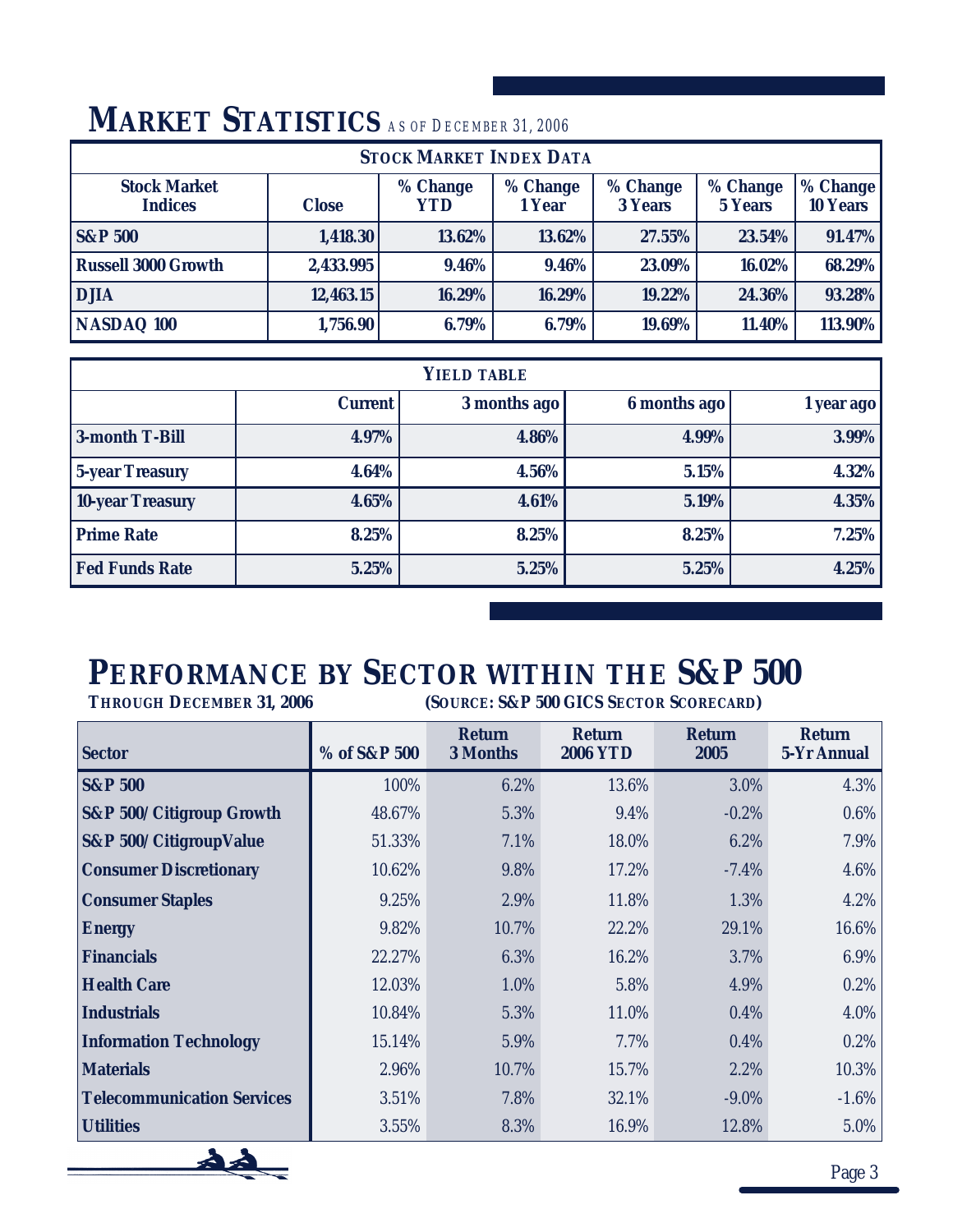### *STOCK SCORECARD F OR 2006 T OTAL R ETUR N O F E QUIT Y A N D E QUIT Y / I NCOM E C OMPOSIT E S TOCK S F O R T H E F U L L Y E A R*

| <b>TANDEM EQUITY COMPOSITE</b>            | <b>TOTAL</b><br><b>RETURN</b> |
|-------------------------------------------|-------------------------------|
| <b>ALLIANCEBERNSTEIN</b>                  | 48.63%                        |
| <b>FMC CORP</b>                           | 45.33%                        |
| <b>FMC TECHNOLOGIES</b>                   | 43.59%                        |
| <b>EXXON MOBIL</b>                        | 38.70%                        |
| <b>CHEVRONTEXACO</b>                      | 33.06%                        |
| <b>GENERAL DYNAMICS</b>                   | 31.94%                        |
| <b>CONOCOPHILLIPS</b>                     | 26.14%                        |
| <b>AVERY DENNISON</b>                     | 25.75%                        |
| <b>T ROWE PRICE</b>                       | 23.17%                        |
| <b>COLGATE PALMOLIVE</b>                  | 21.22%                        |
| <b>EXPEDITORS INTERNATIONAL</b>           | 20.63%                        |
| <b>BANK OF AMERICA</b>                    | 20.28%                        |
| <b>ALLIED CAPITAL</b>                     | 19.51%                        |
| <b>ALTRIA</b>                             | 19.30%                        |
| <b>AMERICAN EXPRESS</b>                   | 18.95%                        |
| <b>WELLS FARGO</b>                        | 16.63%                        |
| <b>MICROSOFT</b>                          | 15.60%                        |
| <b>PFIZER</b>                             | 15.18%                        |
| <b>PIEDMONT NAT GAS</b>                   | 14.69%                        |
| <b>FREEPORT-MCMORAN COPPER &amp; GOLD</b> | 14.39%                        |
| <b>BIOMET</b>                             | 13.67%                        |
| <b>JOHNSON &amp; JOHNSON</b>              | 12.27%                        |
| <b>FORTUNE BRANDS</b>                     | 11.37%                        |
| <b>TXU CORP</b>                           | 11.34%                        |
| <b>CONSTELLATION BRANDS</b>               | 10.64%                        |
| <b>MEADWESTVACO</b>                       | 10.52%                        |
| <b>RUSSELL 3000 GROWTH</b>                | 9.46%                         |
| <b>GENERAL ELECTRIC</b>                   | 9.10%                         |
| <b>BB&amp;T</b>                           | 8.64%                         |
| <b>BP, PLC SPONSORED ADR</b>              | 8.07%                         |
| <b>APPLIED MATERIALS</b>                  | 3.85%                         |
| <b>HALLIBURTON</b>                        | 1.19%                         |
| <b>HOME DEPOT</b>                         | 0.88%                         |
| <b>CAPITAL ONE</b>                        | $-10.97%$                     |
| <b>AMGEN</b>                              | $-13.38%$                     |

T otal return has two components: price appreciation and dividends paid. In recent years, dividend paying stocks have fared slightly better than

| <b>TANDEM EQUITY/INCOME COMPOSITE</b> | <b>TOTAL</b><br><b>RETURN</b> |
|---------------------------------------|-------------------------------|
| <b>BOSTON PROPERTIES</b>              | 61.88%                        |
| <b>CISCO SYSTEMS</b>                  | 59.64%                        |
| <b>AT&amp;T</b>                       | 51.41%                        |
| <b>EXXON MOBIL</b>                    | 38.70%                        |
| <b>VERIZON</b>                        | 33.92%                        |
| <b>GENERAL DYNAMICS</b>               | 31.94%                        |
| <b>ENTERPRISE PRODUCTS</b>            | 28.18%                        |
| <b>ABBOTT LABS</b>                    | 26.48%                        |
| <b>T. ROWE PRICE</b>                  | 23.17%                        |
| <b>COLGATE PALMOLIVE</b>              | 21.22%                        |
| <b>ALLIED CAPITAL</b>                 | 19.51%                        |
| <b>NATIONAL RETAIL PPTYS</b>          | 19.15%                        |
| <b>AMERICAN EXPRESS</b>               | 18.95%                        |
| <b>WELLS FARGO</b>                    | 16.63%                        |
| <b>MICROSOFT</b>                      | 15.60%                        |
| <b>PFIZER</b>                         | 15.18%                        |
| PIEDMONT NAT GAS                      | 14.69%                        |
| <b>BIOMET</b>                         | 13.67%                        |
| <b>PROCTER &amp; GAMBLE</b>           | 13.13%                        |
| <b>JOHNSON &amp; JOHNSON</b>          | 12.27%                        |
| <b>FORTUNE BRANDS</b>                 | 11.37%                        |
| <b>RUSSELL 3000 GROWTH</b>            | 9.46%                         |
| <b>GENERAL ELECTRIC</b>               | 9.10%                         |
| <b>BB&amp;T CORP</b>                  | 8.64%                         |
| <b>BP, PLC SPONSORED ADR</b>          | 8.07%                         |
| <b>RAYONIER</b>                       | 7.73%                         |
| <b>COMERICA</b>                       | 7.54%                         |
| <b>SCANA</b>                          | 7.41%                         |
| <b>APPLIED MATERIALS</b>              | 3.85%                         |
| <b>HOME DEPOT</b>                     | 0.88%                         |
| <b>AMGEN</b>                          | $-13.38%$                     |

stocks without significant dividends. This was not the case in 2006, as the best performers were a mixed bag. Some paid substantial dividends, like AllianceBernstein, while others enjoyed dramatic price appreciation, like FMC Technologies. Also of note, there is no clear industry emerging as the leading or poorest performer.

The stocks listed in the two tables above represent only those securities that were held for the entire year. Not every account held every security, and these returns should not be construed as any form of recommendation. Nor are these returns meant to imply portfolio or composite returns. It is simply intended to show what worked, and what didn't.

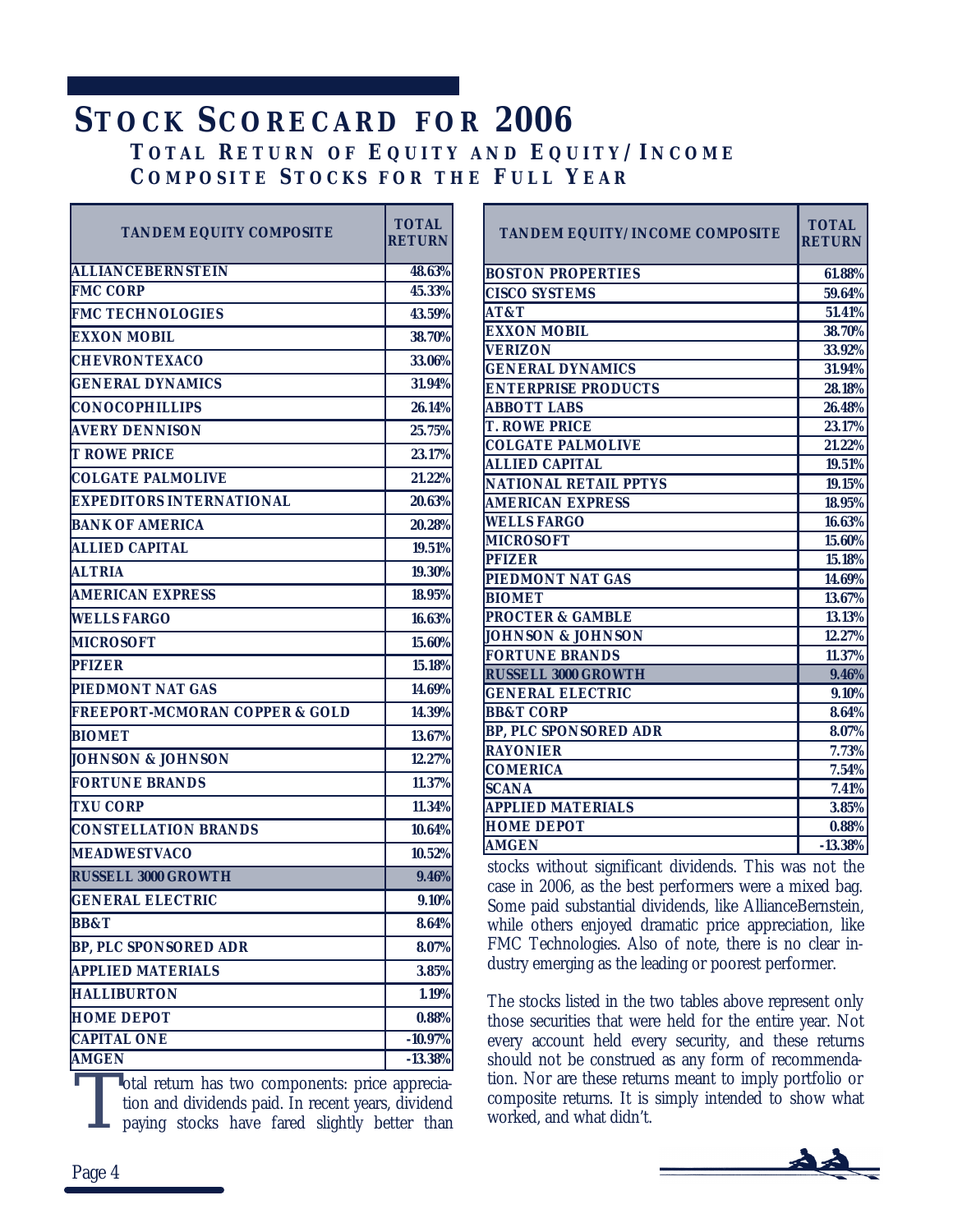

### *COMMENTARY (CONTINUED)*

not billions) of dollars to invest, are "diversifying" their endowments and retirement plans in manners I just don't understand. Don't get me wrong. I understand diversification, and I understand managing risk. What I just don't get is how they believe they should accomplish this.

I make presentations to prospective clients regularly, and some of those prospective clients are large institutions. Ten years ago, diversification was achieved with a wellconstructed stock portfolio, some bonds, and maybe some real estate (although at the time, real estate was viewed to be a bit too illiquid). Most institutional portfolios held about 60% of their assets in U.S. equities, and alternative investments (hedge funds, private equity and the like) made up typically less than 5% of a portfolio.

Today, allocations to U.S. equities are down to about 25%, while alternative investments are nearing 50% of a typical portfolio and heading higher. No wonder the stock market has had a tough time this decade. It seems everyone is leaving it. But even more startling is the way these bright investors are crowding into alternatives.

The first time I witnessed this herd mentality profession-

*(Continued from page 1)* ally was in the 1980's when options trading was in vogue. Institutional investors believed they could use options to make larger bets while reducing their exposure. They actually called it "portfolio insurance". As more and more traders entered this new arena, stock market volatility spiked, and the options traders were trapped. The result of this new game of sophisticated speculation thought to better manage risk was Black Monday, October 19, 1987.

> The next craze I had the pleasure of living through came in the 1990's with the technology boom. Everyone was making a killing in something called venture capital - seed money for start-up companies. As these start-ups grew, their shares were sold to the public in wildly successful IPO's, and investors poured money into the stock market to participate in the wealth-fest. What drove the market to its precipice was *new* money coming into the stock market. This created a spike in demand, and as we all know, prices rise as demand grows if supply can't keep pace. It is inflationary, and we had serious inflation in stock prices.

> We remember how that game ended. Stocks were driven higher by the influx of new money, but when all the money finally got there, there was no one left to buy. So stocks retreated to their natural level.

> > *(Continued on page 6)*

![](_page_4_Picture_11.jpeg)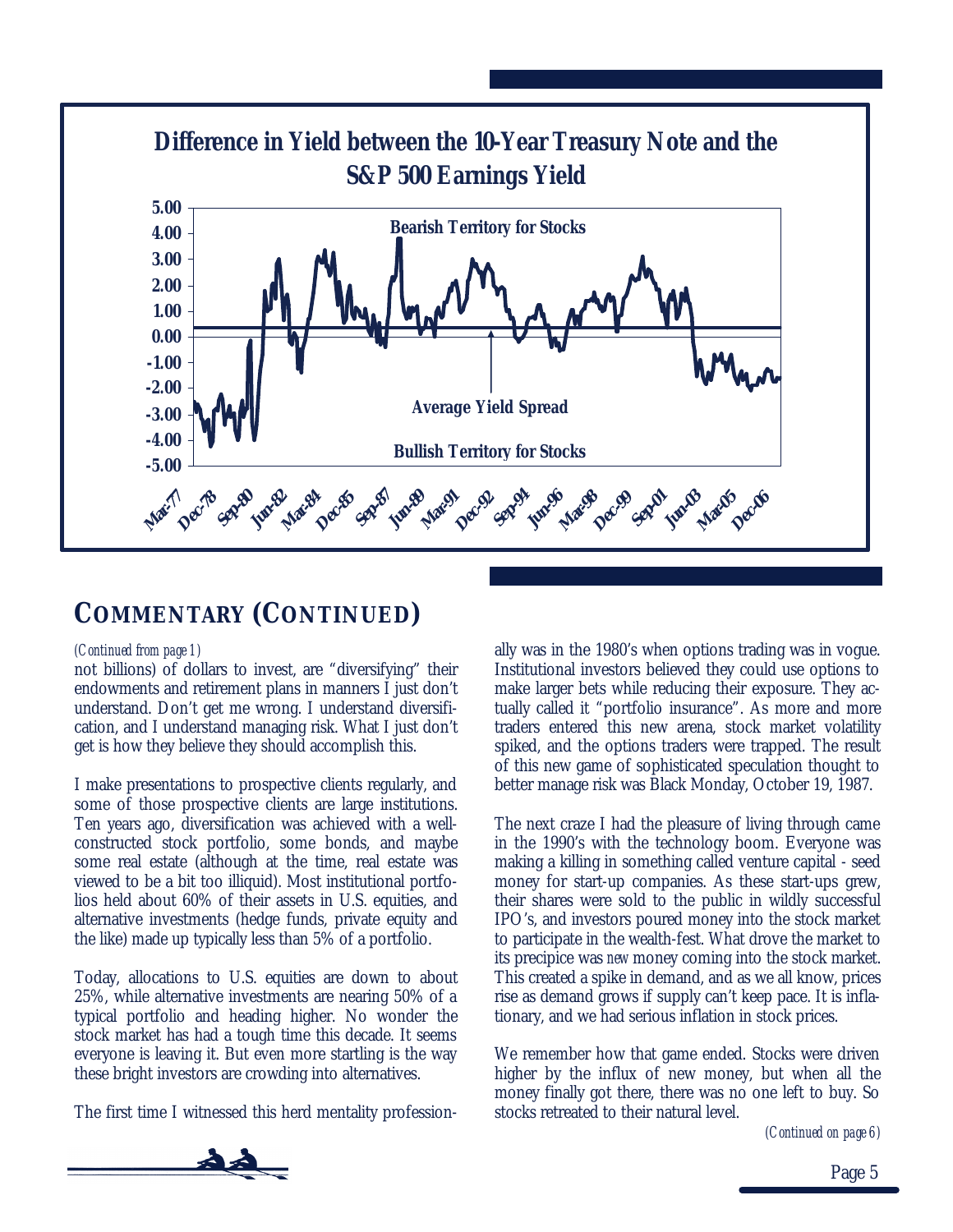# *MARKET COMMENTARY (CONTINUED)*

### *(Continued from page 1)*

posted robust returns *(Editors Note: We sold our entire position in Allied Capital on January 11, 2007)*. The real disappointers for the year were our newer purchases: Capital One, Legg Mason and MultiFineline. Capital One and Legg Mason show promise and warrant patience on our part. MultiFineline gave us an opportunity to profit, but we missed it. We sold the stock after year-end.

Although the market appears healthy and off to a good start in '07, there are many concerns that must be reckoned with. We continue to be faced with an inverted yield curve, an alarmingly accurate predictor of recessions. There is no sign of this situation reversing itself soon, either. The Federal Reserve has made clear it remains vigilant on inflation, and that continued raising of rates remains an option. This would further invert the yield curve unless we saw a substantial sell-off in bonds of longer maturities. Neither a recession nor a sell-off in bonds would be particularly good news for stocks, but one could argue that either wouldn't be all bad for growth stocks.

Another concern the market must come to grips with is the tax rate on capital gains and dividends. Will the lower rates be extended, will Congress allow them to expire, or will Congress raise them? Two of these three possibilities are not good for investors.

*(Continued on page 7)*

# *COMMENTARY (CONTINUED)*

After the market bust, investors found hope in real estate, and the cycle was repeated. Today's wonder-asset is "alternative investments".

The new fair-haired son of alternative investments is private equity. Last year alone, investors poured over \$215 *billion* into private equity, most of it from institutions. As we have witnessed, prices soar to lofty levels as new money arrives on the scene. But how much more money can reasonably be expected? If institutions already allocate 50%, will they take it to 60%? 70%? At some point, demand cannot continue to grow. And when this spike in demand has run its course, to whom do they sell?

The returns being realized in alternative investments today are, in my view, no more sustainable than the returns of the tech stocks in the nineties or real estate just a few years ago. You cannot convince me that over a ten-year period any asset class outperforms a good stock portfolio. We have done studies demonstrating this in these very pages. And I can sell my stocks today and get my money. But can I sell my hedge fund or private equity investments? If I had any, the answer would be no.

Hedge funds and private equity funds believe they can buy an undervalued asset and sell it for a better price. It seems like a perfectly logical strategy. Perhaps Warren Buffet best summed up this notion of investing in his 2005 letter to Berkshire Hathaway shareholders when he wrote "*by buying and selling that is clever or lucky, investor A*

*(Continued from page 5) may take more than his share of the pie at the expense of investor B. And, yes, all investors feel richer when (prices) soar. But an owner can exit only by having someone take his place. If one investor sells high, another must buy high. For owners as a whole, there is simply no magic – no shower of money from outer space – that will enable them to extract wealth from their companies beyond that created by the companies themselves*". To succeed, there must always be an investor B. So what happens when there is not? I do not believe that Mr. Buffet has made any investments in hedge funds or private equity funds to date.

> Let me be clear that I do not take issue with alternative investments. What I do take issue with is investing in an asset class (any asset) that is exploding in unsustainable popularity without contemplating the added risk. Institutions have a fiduciary obligation to the ultimate beneficiaries of the money they control, and I do not believe they are adequately discharging their duties.

> History has demonstrated that the most reliable way to accumulate wealth is through direct ownership of physical assets. In college, I studied great builders of entities. I never studied successful flippers of perplexing financial instruments. The firms that develop and manage these alternative investments will no doubt create great wealth - for themselves. Only a fortunate few will realize any lasting benefit from passive participation in these instruments. I just don't get it. I liked things better the old way. It might be easier to understand my children.

> > *JBC*

![](_page_5_Picture_17.jpeg)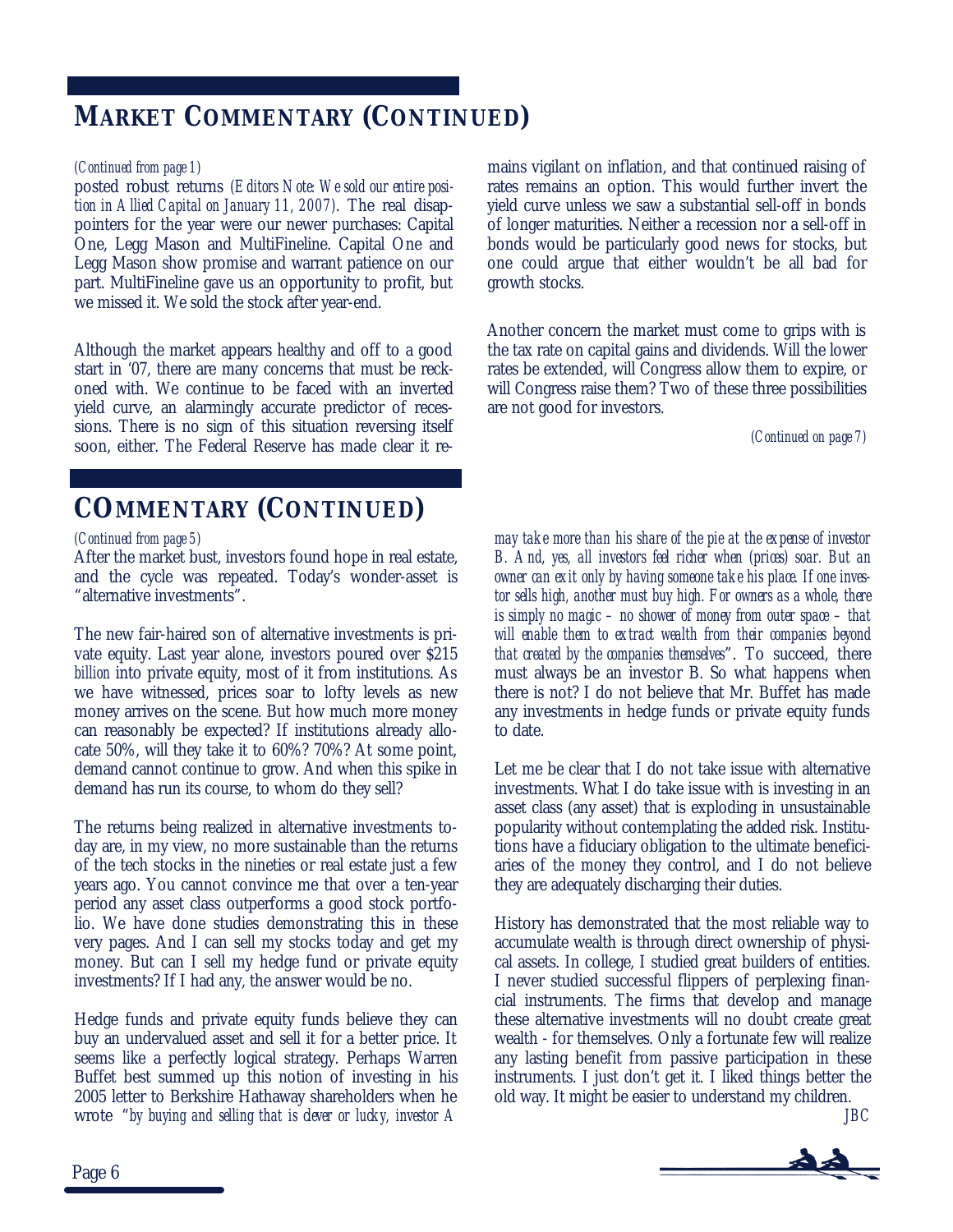# *MARKET COMMENTARY (CONTINUED)*

And finally, we continue to see assets allocated away from U.S. stocks (see *Commentary*). When this trend reverses itself, there will be a strong rebound in stocks. But as we well know, manias tend to overshoot the mark.

Attempting to look ahead, we are optimistic for many of our holdings. Home Depot shows up in our Tandem Valuation Model as an uncommon value, and it certainly has begun to attract some positive attention. The bottoming of housing (if we have seen it) will also be a boon to HD, as well as Fortune Brands. There are early signs of life in the Health Care sector as well. Both Amgen and Genentech recently reported strong earnings, and Johnson & Johnson continues to chug along like a champ. Our old friend Biomet got a tremendous boost when it agreed to be acquired for \$44/share. Many of the financial stocks look strong, and as of this writing, we still like big oil, although we are wary of the political

# *TANDEM NEWS*

s we close the books on our sixteenth year of operations, 2006 was indeed an exciting year for Tandem. We exceeded \$60 million in assets under management, closing the year with almost \$64 mils we close the books on our sixteenth year of operations, 2006 was indeed an exciting year for Tandem. We exceeded \$60 million in assets unlion under management. To put that in perspective, we managed only \$6.7 million ten years ago. The best part about this phenomenal growth is that we have managed to keep the number of clients we serve low, which means our growth has not come at the expense of the service our clients depend on. Today we serve fewer than 75 relationships.

Four years ago, we began compiling a list from the Yellow Pages of every firm in both Charlottesville and Charleston calling themselves investment advisors. Every investment advisor is required to file at least annually with the SEC, and assets under management is disclosed in that filing. By monitoring these firms' annual updates, we have been able to track the growth in assets of our peers. Using this information, we are the fastest growing investment advisory firm in Charleston and the second fastest in Charlottesville since 2002 among all firms listed at that time. In fact, we are number 1 in both cities if you exclude firms with assets under management greater than \$5 billion. This is not a scientific study to be sure, but we are using the information provided by these firms to the SEC. We are humbled, and grateful to our loyal

*(Continued from page 6)* attacks that may be headed that way.

As our favorite indicator of market health (earnings yield of the S&P 500 vs. Treasury yield) illustrates graphically on page 5 of this issue, stocks remain an undervalued asset class. While this does not necessarily mean that stocks will rise, it certainly means they are likely to outperform *relative to other asset classes*. We view this as a strong vote of confidence for stocks.

And one last note. It seems that whenever all the pundits agree, they are almost invariably wrong. They seem to be in agreement on dollar weakness, so don't be surprised if the dollar finishes the year stronger than it began. This will support the market by repatriating dollars.

Overall, we are upbeat about the New Year. We see some exciting values in the market, but we will have to be patient.

clients.

To accommodate our growth, we have had to relocate the Charleston office from Daniel Island to Downtown. The contact information is on the back page. The new space is beautiful and in a great location. When in Charleston, please stop by for a visit.

Also during the year, we invested considerable time, money and effort in making our investment process state-of-the-art. We haven't changed any of our modeling, but it is now fully automated. With the help of Thomson Financial, the world's leading financial information provider, we have designed, developed and implemented a completely automated analysis program we call the Tandem Valuation Model (TVM). Thomson representatives tell us they have never seen anything like it, and they say they had a blast watching TVM work. With this new technology, we will be able to make consistent and easily repeatable investment decisions by eliminating human interpretation of events. Technology is remarkable when used properly. To learn more about TVM, please call for a kit we have put together, or visit the Knowledge Center at www.tandemadvisors.com.

TVM is already paying dividends, and we look forward to 2007. Thank you for allowing us to serve you.

![](_page_6_Picture_15.jpeg)